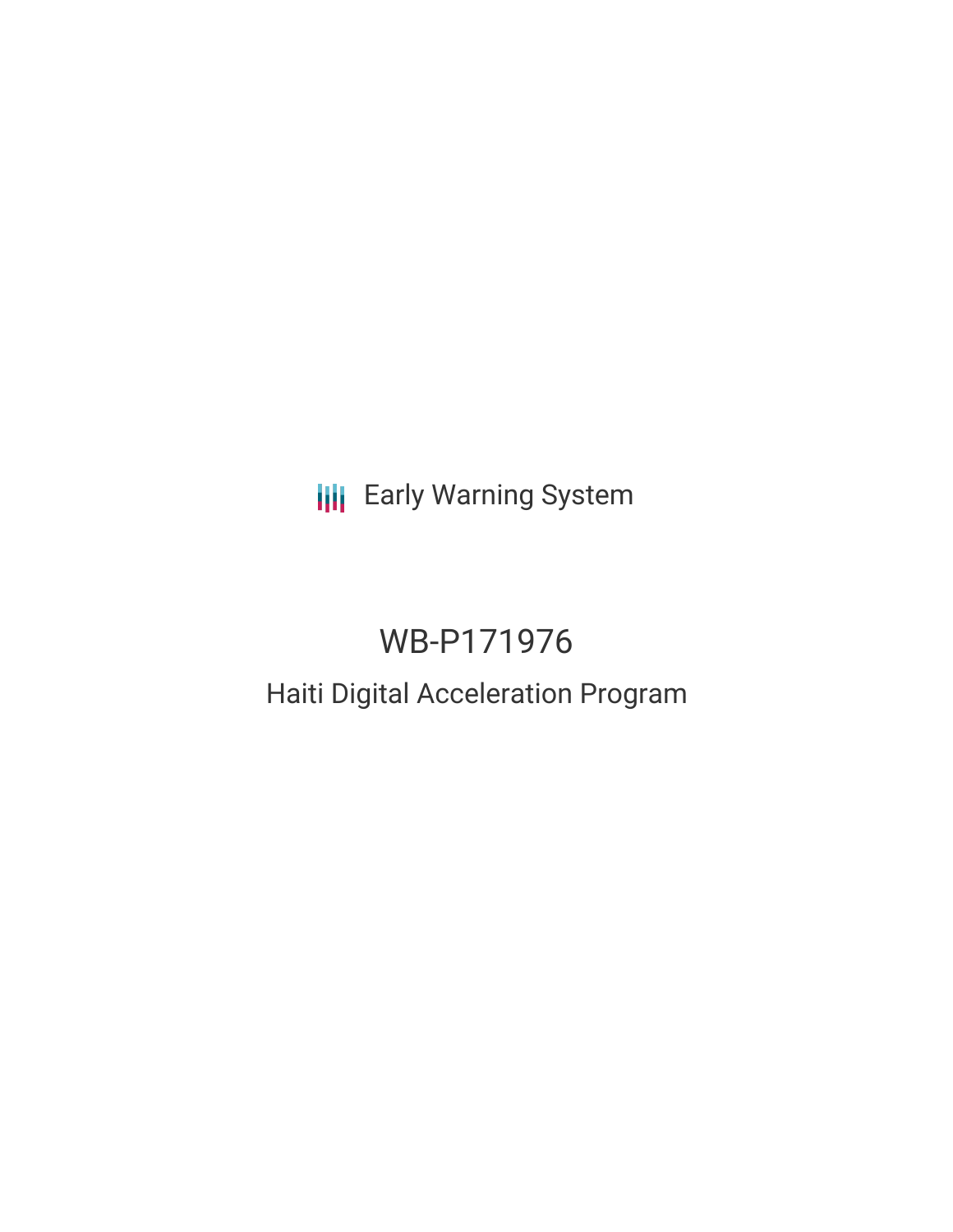| <b>Countries</b>               | Haiti                                         |
|--------------------------------|-----------------------------------------------|
| <b>Specific Location</b>       | Main coastal cities                           |
| <b>Financial Institutions</b>  | World Bank (WB)                               |
| <b>Status</b>                  | Proposed                                      |
| <b>Bank Risk Rating</b>        | B                                             |
| <b>Voting Date</b>             | 2020-07-23                                    |
| <b>Borrower</b>                | Minstère de l'Economie et de Finances d'Haiti |
| <b>Sectors</b>                 | Communications                                |
| <b>Investment Type(s)</b>      | Loan                                          |
| <b>Investment Amount (USD)</b> | $$60.00$ million                              |
| <b>Project Cost (USD)</b>      | \$60.00 million                               |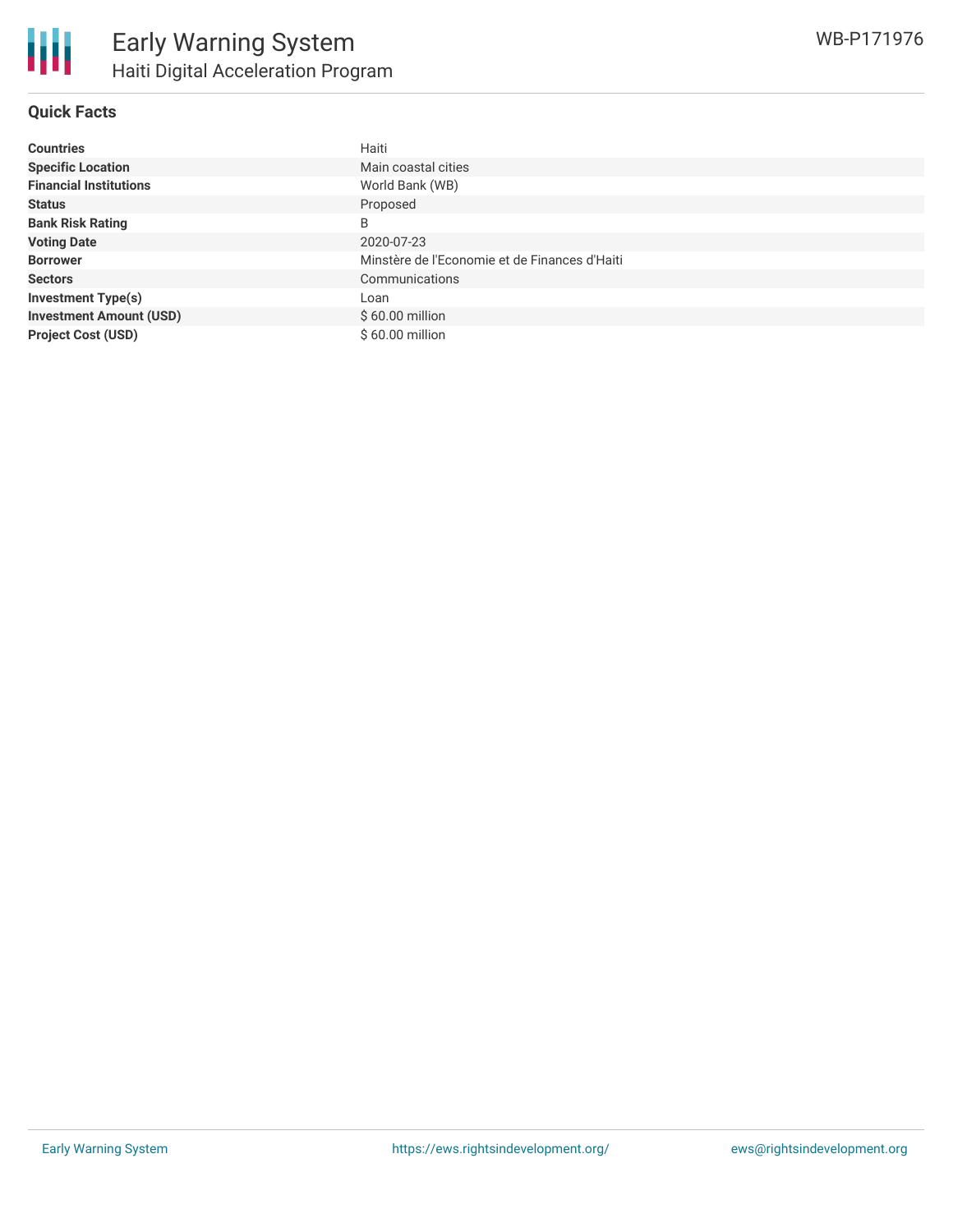

#### **Project Description**

According to the Bank's document, this project aims to expand access, increase quality and reduce the cost of high-speed internet and digital services. This will entail the review, consultation and advice on the sectoral ICT policy and the provision of best practices, the review and consultation on the legal, institutional and regulatory framework of the digital economy sector, and support for the strenghtening of cybersecurity framework and capacity building for public sector actors. The project will also improve and expand high speed broadband connectivity to target beneficiaries in the main coastal cities of Haiti.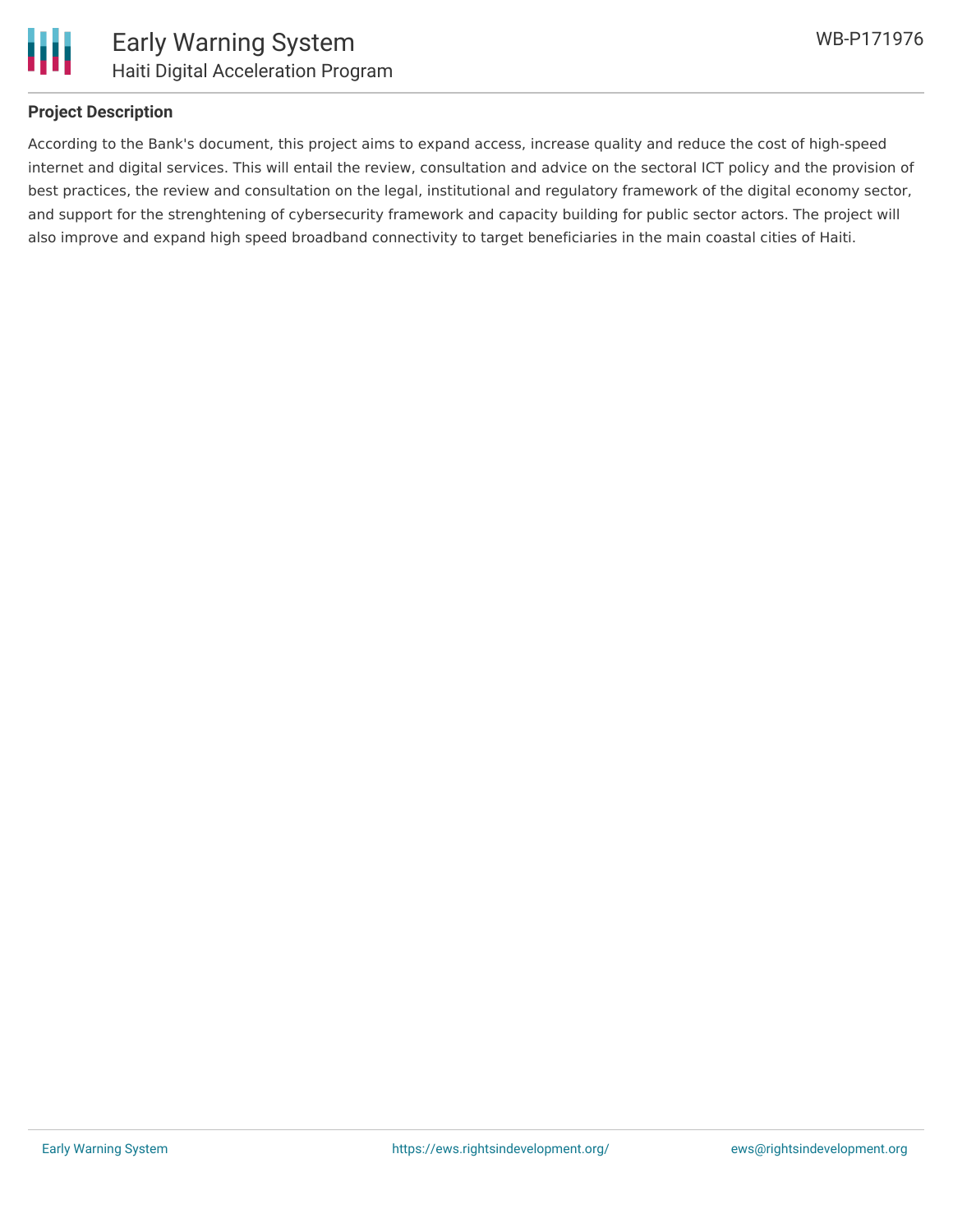#### **Investment Description**

World Bank (WB)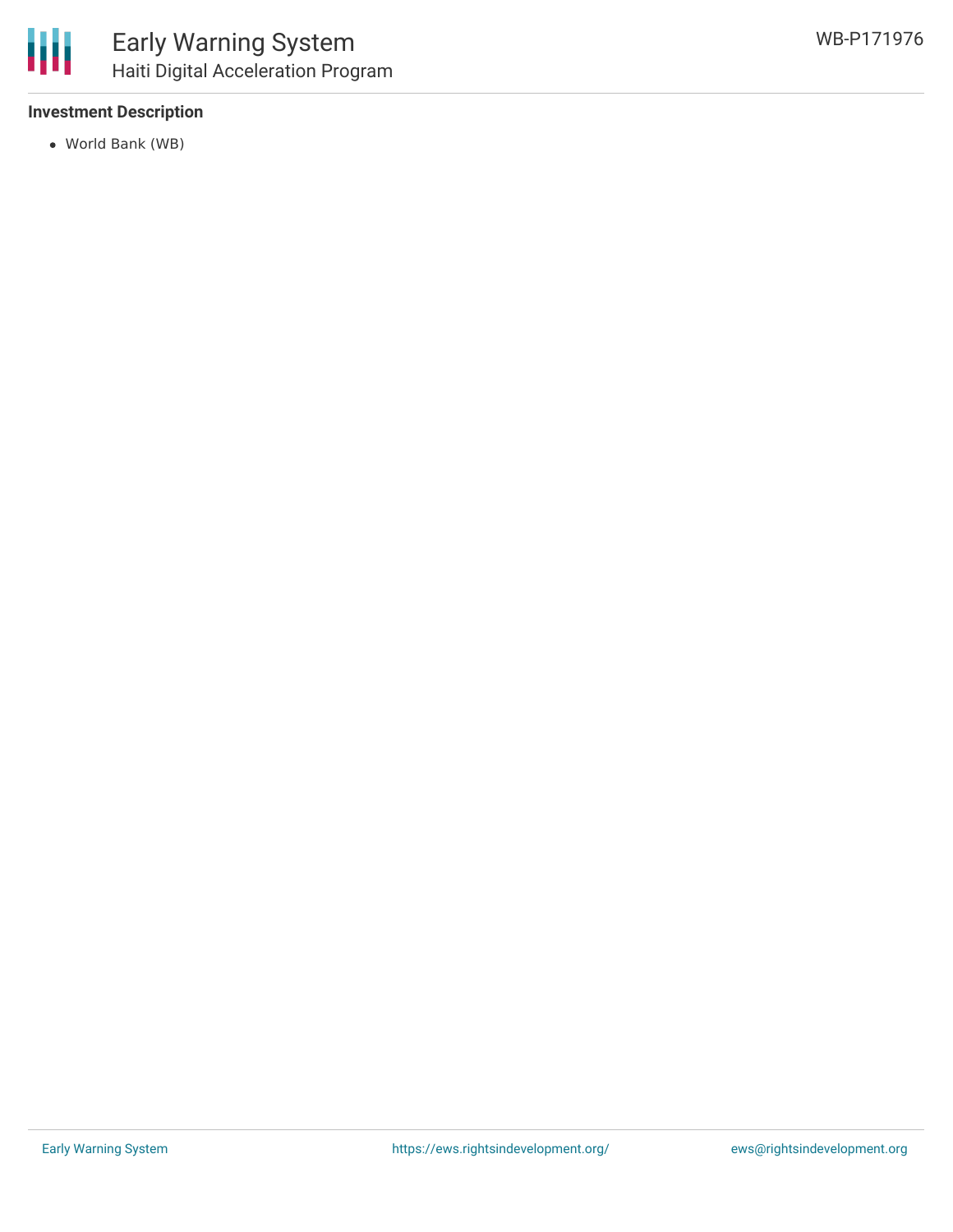#### **Contact Information**

Ministère des Travaux Publics, Transports et Communications: Robertson Léger, UCE Project Coordinator [rjleger@yahoo.fr](mailto:rjleger@yahoo.fr)

#### **ACCOUNTABILITY MECHANISM OF WORLD BANK**

The World Bank Inspection Panel is the independent complaint mechanism and fact-finding body for people who believe they are likely to be, or have been, adversely affected by a World Bank-financed project. If you submit a complaint to the Inspection Panel, they may investigate to assess whether the World Bank is following its own policies and procedures for preventing harm to people or the environment. You can contact the Inspection Panel or submit a complaint by emailing ipanel@worldbank.org. You can learn more about the Inspection Panel and how to file a complaint at: http://ewebapps.worldbank.org/apps/ip/Pages/Home.aspx.